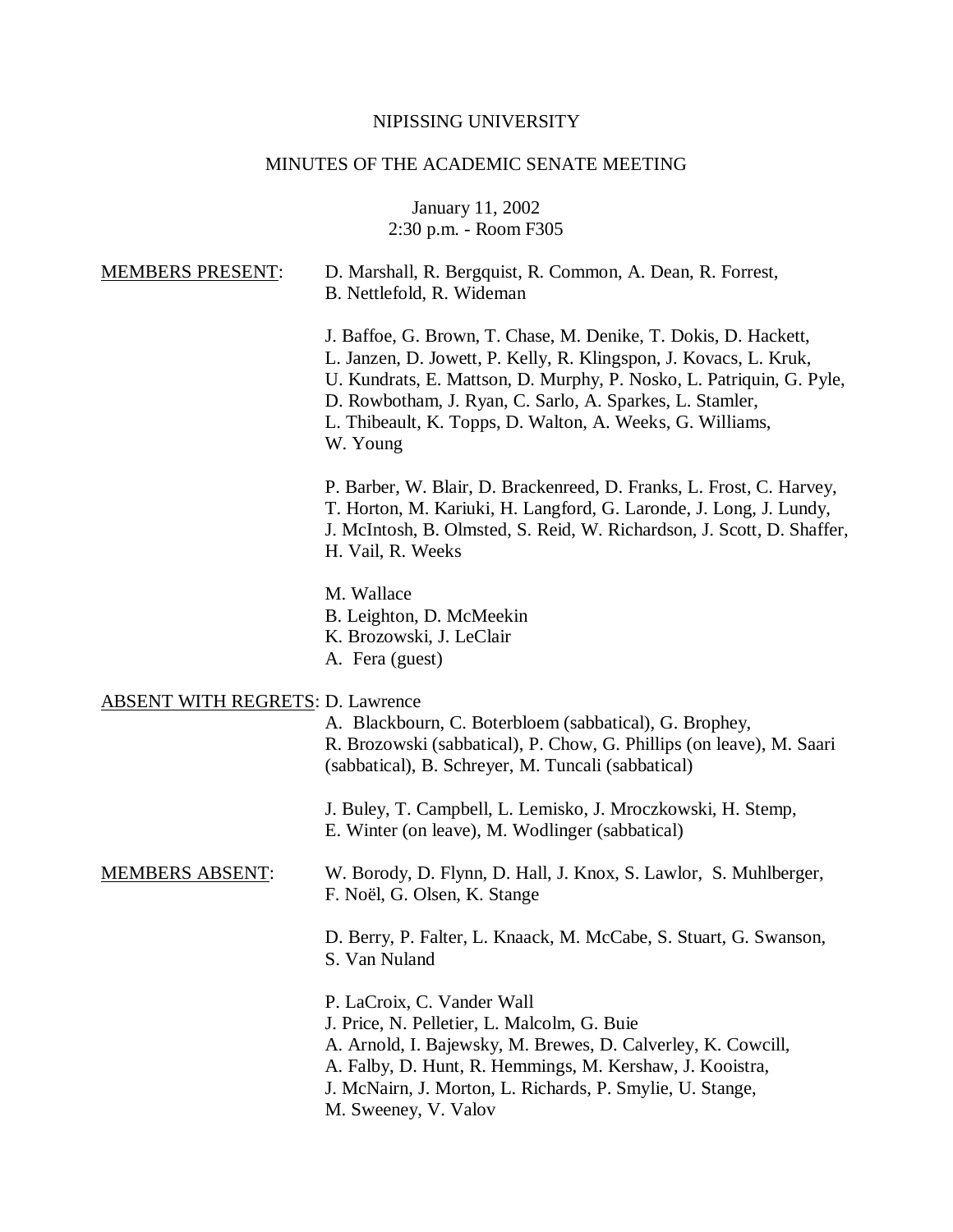MOTION #1: Moved by T. Horton, seconded by U. Kundrats that the minutes of the regular meeting of the Academic Senate dated December 14, 2001 be adopted. CARRIED

#### BUSINESS ARISING FROM THE MINUTES

MOTION #2: Moved by D. Marshall, seconded by D. Shaffer that the Senate document entitled "Senate Academic Regulations and Policies, September 2001" be amended to add GEND 3127: Gender, Globalization and Human Rights. CARRIED

### ANNOUNCEMENTS

The President informed Senate that the Ministry had released statistics on student default rates. Nipissing ranks fourth best in the province. The average default rate for Ontario universities is 7.4%, the average for colleges is 17.5% and private institutions average 26.7%. Dr. Marshall announced the annual awards ceremony on January 11 and 12 and stated that over \$1 million in scholarships, bursaries and awards would be disbursed. He compared this year's monetary value to the \$100,000 that was distributed in 1985. The President summarized some of the budget issues facing Ontario universities. Although a total of \$220 million had been earmarked to pay for university growth in the system, this year's enrolment increases are double the projections and it is not known how the government will fund the larger intake this year and next. The Working Group on University Capacity will meet on January 14 to discuss these implications further.

Dr. Forrest stated that the University Research Council met on January 11 and received several requests for the \$5,000 subsidy for publications. More firm criteria are being established for the subsidy. He also announced that the university research plan will be reviewed; one difficulty is Nipissing's lack of a strategic plan for chairs. Dr. Forrest informed senators of the February 15<sup>th</sup> deadline to submit applications for internal research seed funding. It was announced that an ad had been placed in the Globe & Mail for the research management position. Dr. Forrest encouraged senators to inform the committee of any potential candidates. The Vice-President stated that a report from the Workload Committee was expected within three months. He noted that hiring would be the focus of this semester and he asked for the assistance of all senators in finding the best possible candidates.

Dr. Dean announced that preliminary discussions have occurred with the Department Chairs to investigate offering several minor degrees in Arts and Science. The Dean reported that four-year Honours degree program proposals are being considered in Biology and Mathematics. Dr. Dean stated that the development of the Muskoka plan is ongoing. He indicated that there are 15 positions currently advertised in Arts and Science. He further reported that two academic reviews will be conducted this semester: one in Geography as well as a candidacy report for Nursing.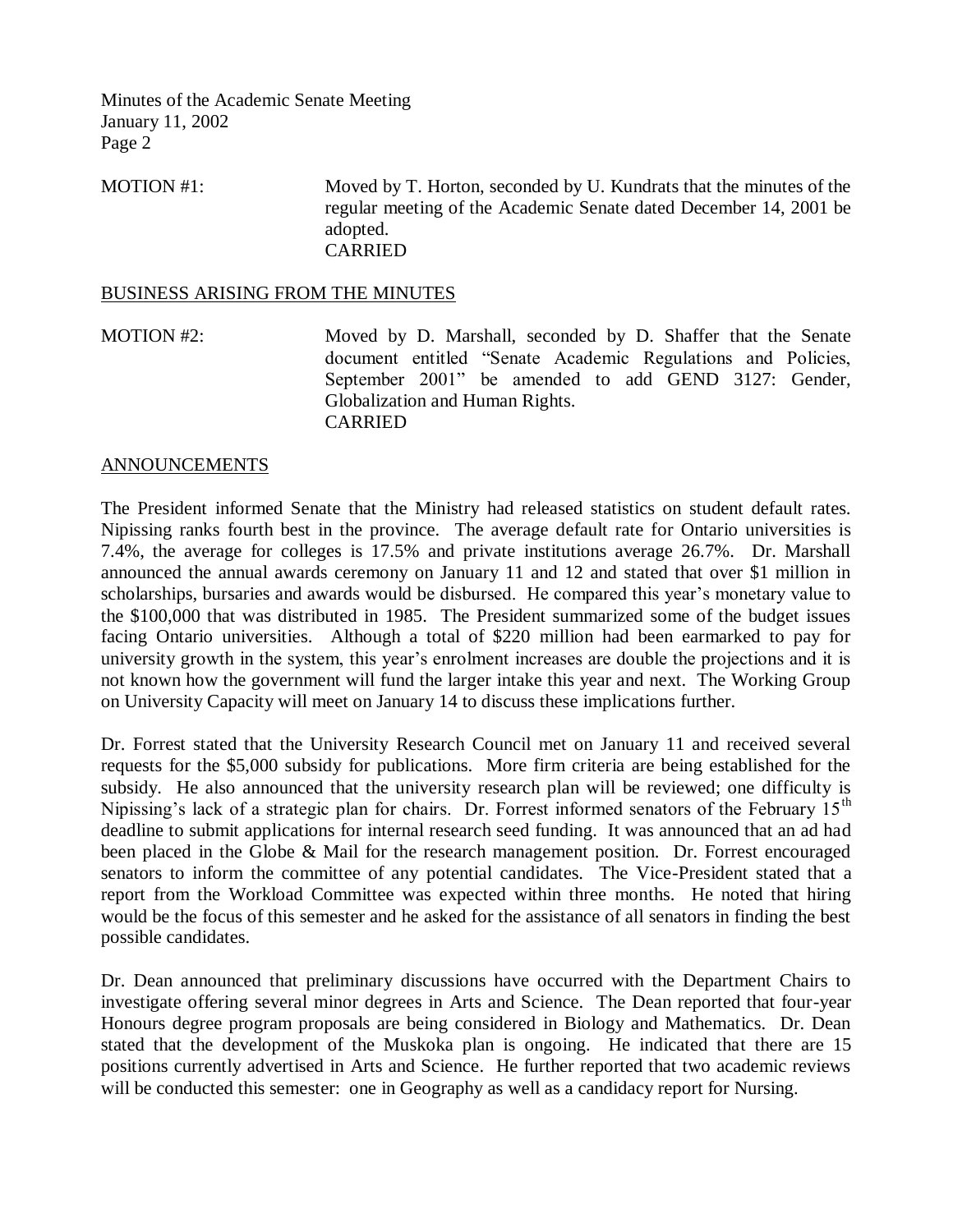Dr. Common announced that the signing ceremony for the Wilfrid Laurier/Nipissing University Concurrent BA/BEd program would be held on January 14. The Dean reported that the search committee had received 30 applications for the seven available positions. In response to a periodic appraisal done by the Ontario Council on Graduate Studies, Nipissing has completed and submitted an interim review prepared by Dr. Frost. It is expected that the committee will review it by the end of January.

Brock Leighton, Student Union President, asked faculty to encourage their students to participate in the upcoming student referendum to be held on January 14 and 15 to determine whether to build a new student centre that will include more facilities.

Mr. Green alerted senators to the fact that there will be significant disruption during the summer due to the building expansion. He stated that all portables will be removed by the end of the summer, and labs will be taken out of commission. As well, a large scale reallocation of offices will occur. Mr. Green asked senators for their patience and cooperation.

University Curriculum Committee

| <b>MOTION #3:</b> | 2001 be received.<br><b>CARRIED</b>                                                                                                                                                     | Moved by R. Common, seconded by D. Shaffer that the Summary<br>Report of the University Curriculum Committee dated December 14,                                                                                              |  |
|-------------------|-----------------------------------------------------------------------------------------------------------------------------------------------------------------------------------------|------------------------------------------------------------------------------------------------------------------------------------------------------------------------------------------------------------------------------|--|
| <b>MOTION #4:</b> | Moved by R. Common, seconded by L. Frost that Senate consider, as<br>one omnibus motion, Motions 2-12 of the University Curriculum<br>Report dated December 14, 2001.<br><b>CARRIED</b> |                                                                                                                                                                                                                              |  |
|                   | Motion $#2$ :                                                                                                                                                                           | That the Senate document entitled "Senate Academic"<br>Regulations and Policies, September 2001" be<br>amended to add the Advanced Bachelors Degree in<br>Educational Leadership.                                            |  |
|                   | Motion $#3$ :                                                                                                                                                                           | That the Senate document entitled "Senate Academic"<br>Regulations and Policies, September 2001" be<br>amended to delete the EDUC 6100 - Program<br>Development and Implementation course (Principals'<br>Course Part 1).    |  |
|                   | Motion #4:                                                                                                                                                                              | That the Senate document entitled "Senate Academic"<br>Regulations and Policies, September 2001" be<br>amended to delete the EDUC 6200<br>- Program<br>(Principals')<br>Supervision and Assessment course<br>Course Part 2). |  |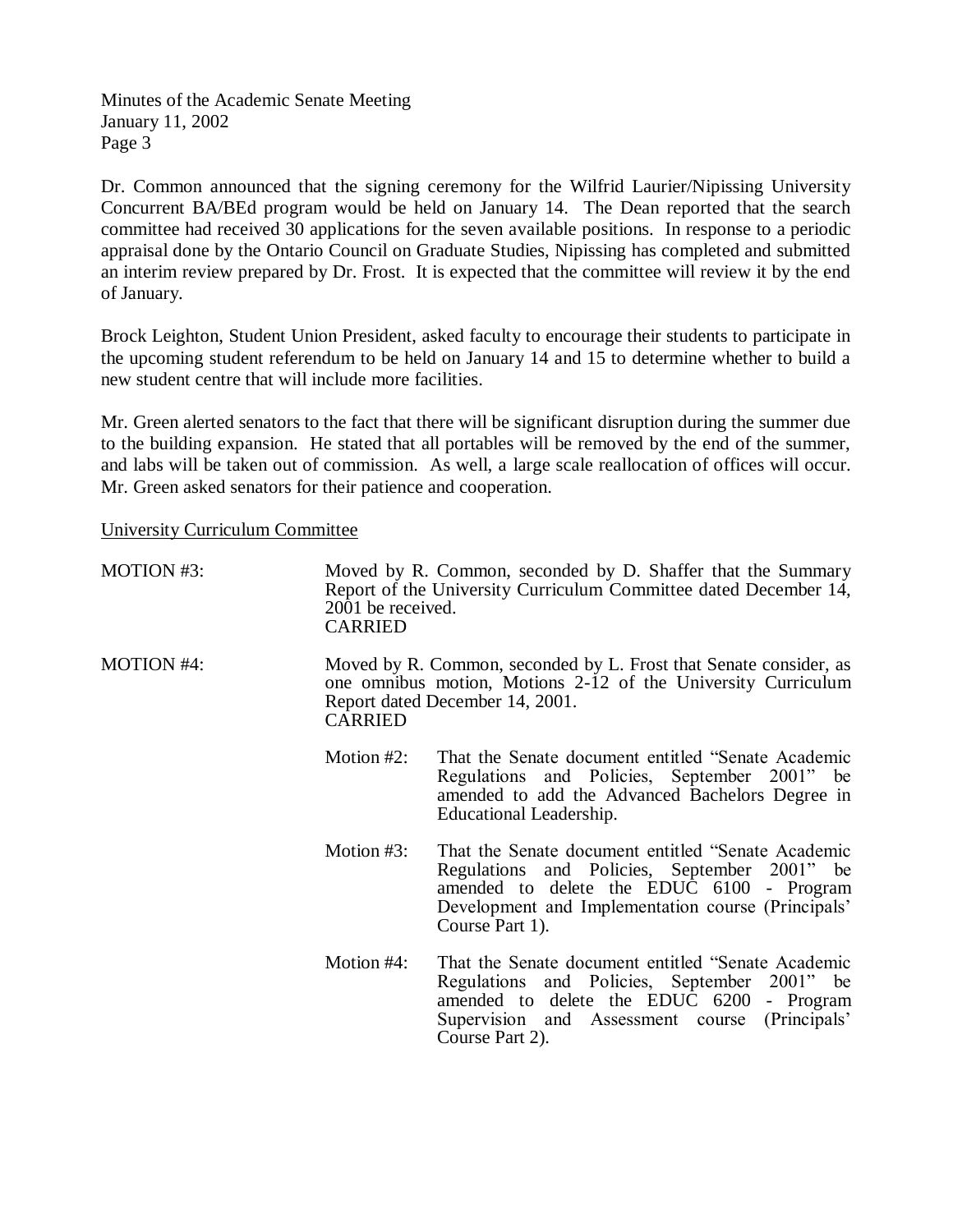- Motion #5: That the Senate document entitled "Senate Academic Regulations and Policies, September 2001" be amended to add the Advanced Bachelors Degree in Educational Leadership course EDUC 4000 – The Principal as School Leader (Principals' Course Part I).
- Motion #6: That the Senate document entitled "Senate Academic Regulations and Policies, September 2001" be amended to add the Advanced Bachelors Degree in Educational Leadership course EDUC 4005 Principals' Qualification Practicum Independent Study.
- Motion #7: That the Senate document entitled "Senate Academic Regulations and Policies, September 2001" be amended to add the Advanced Bachelors Degree in Educational Leadership course EDUC 4010 - The Principal and Change (Principals' Course Part II).
- Motion #8: That the Senate document entitled "Senate Academic Regulations and Policies, September 2001" be amended to add the Advanced Bachelors Degree in Educational Leadership course EDUC 4997 - Databased Decision Making.
- Motion #9: That the Senate document entitled "Senate Academic Regulations and Policies, September 2001" be amended to add the Advanced Bachelors Degree in Educational Leadership course EDUC 4996 – Organization Development.
- Motion #10: That the Senate document entitled "Senate Academic Regulations and Policies, September 2001" be amended to add the Advanced Bachelors Degree in Educational Leadership course EDUC 4956 – Staff Development.
- Motion #11: That the Senate document entitled "Senate Academic Regulations and Policies, September 2001" be amended to add the Advanced Bachelors Degree in Educational Leadership course EDUC 4957 – Community/School Relations.
- Motion #12: That the Senate document entitled "Senate Academic Regulations and Policies, September 2001" be amended to add the Advanced Bachelors Degree in Education course EDUC 1285 – Student Assessment and Evaluation.
- MOTION #5: Moved by R. Common, seconded by J. Long that Senate approve, as one omnibus motion, Motions 2-12 of the University Curriculum Committee Report dated December 14, 2001. CARRIED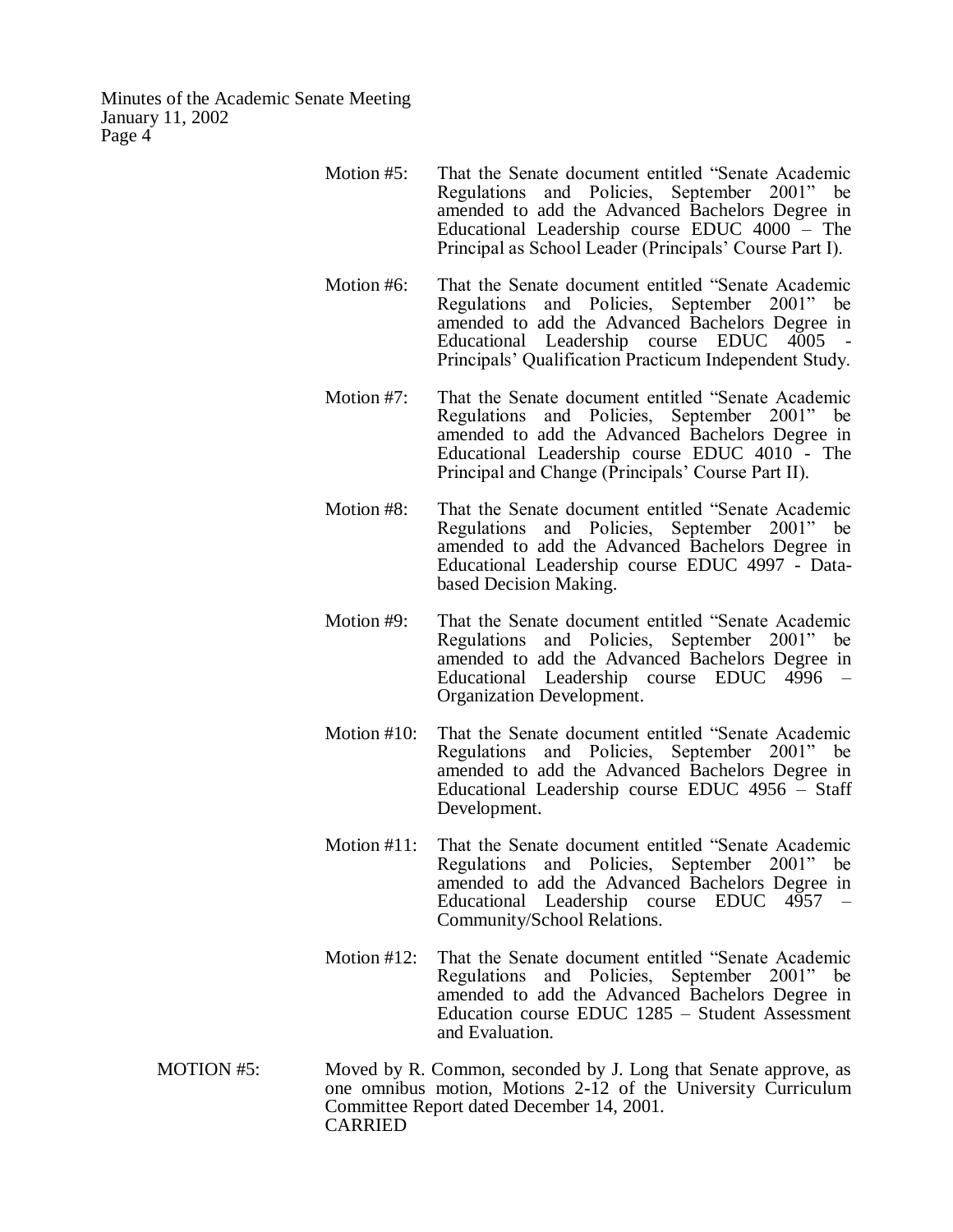> MOTION #6: Moved by R. Common, seconded by A. Dean that the Senate document entitled "Senate Academic Regulations and Policies, September 2001" be amended to revise the Arts and Science course, PSYC 4105E: Student's Investigation I. CARRIED

Distance Education Committee

MOTION #7: Moved by R. Wideman, seconded by R. Forrest that the Report of the Distance Education Committee dated December 6, 2001 be received. CARRIED

Honorary Degrees Committee

| <b>MOTION #8:</b> | Moved by D. Marshall, seconded by U. Kundrats that Senate move<br>into an in-camera session.<br><b>CARRIED</b>  |
|-------------------|-----------------------------------------------------------------------------------------------------------------|
| MOTION #9:        | Moved by D. Marshall, seconded by L. Janzen that Senate move out<br>of the in-camera session.<br><b>CARRIED</b> |
|                   |                                                                                                                 |

Admissions, Promotions and Petitions Committee

MOTION #10: Moved by R. Bergquist, seconded by L. Stamler that the Report of the Admissions, Promotions and Petitions Committee dated December 12, 2001 be received. CARRIED

REPORTS OF REPRESENTATIVES ON OTHER BODIES

An oral report was given by the Senate representative on the Alumni Association. Prof. Kundrats indicated that the various standing committees were working out their respective terms of reference. The concept of forming chapters was moving forward. The Alumni Board will meet in a month's time.

Dr. Sparkes presented an oral report on the Council of Ontario Universities. He spoke about the pending legislation before parliament to establish the University of Ontario Institute of Technology located on the campus of Durham College. He outlined some of the particular idiosyncrasies of the university, for instance, the absence of a Senate. The legislation expired on the order paper at the previous session of the Legislature. COU will welcome UOIT into COU as a university if the legislation is passed. Dr. Marshall stated that COU is actively discussing with the government all the ramifications of the establishment of UOIT. Senators were informed that there are also 25 applications from various colleges to offer university degrees. Dr. Sparkes reported that faculty have begun producing a series of discussion papers to bring to the attention of the Executive Heads. The first paper on graduate education has been completed and shared with the university presidents; a second discussion paper on undergraduate education, written by an engineering faculty member, is half completed.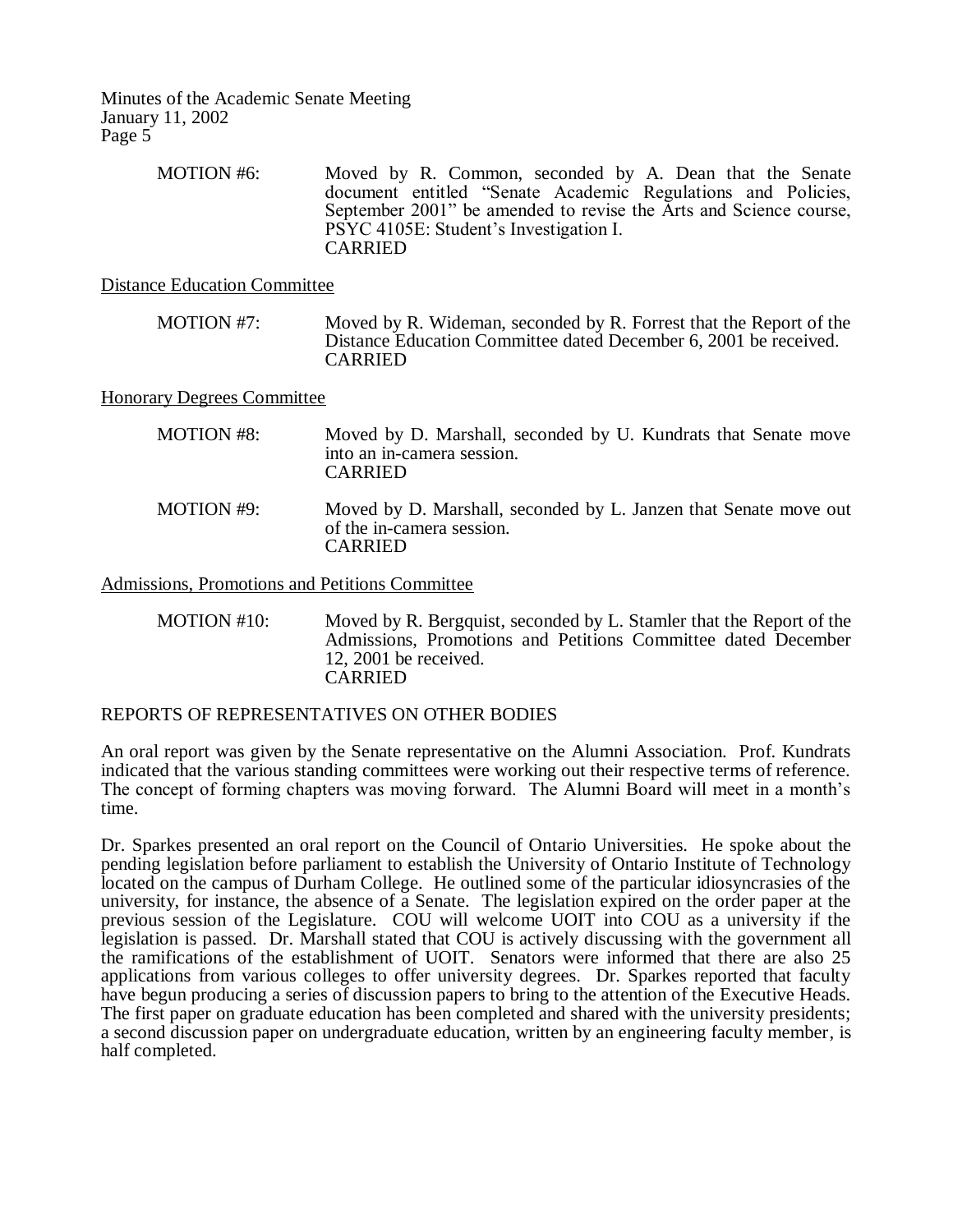## AMENDMENT OF BY-LAWS

MOTION #11: Moved by A. Sparkes, seconded by H. Vail that By-law 54 of the Senate By-laws concerning Membership and Terms of Reference on the Student Affairs Committee be amended to read:

#### Membership

- 1. The Executive Director of **Student Affairs, or designate**
- 3. The Associate Registrar, **or designate**
- 4. The **Manager of Financial Aid, or designate**

Terms of Reference

- 1. The Committee shall be responsible for ensuring that all new and existing scholarships, medals and bursaries are consistent with established conditions and terms for all such awards, as established by **the** Committee **and Senate.**
- 2. The Committee shall be responsible for reviewing, from time to time, the total awards program of the University and making appropriate recommendations **to Senate** for changes to the program.
- 3. The Committee shall be responsible for recommending to Senate, for **the** possible conveyance to the Board, proposals **for non-academic services and programs that** would make the university more attractive to prospective students, and to students already attending the University.
- 4. The Committee shall have such other responsibilities as may be assigned from time to time by Senate.

**(Removal of former Terms of Reference item #2):** The Committee shall be responsible for providing liaison between the University (Board, Administration and Faculty) and the student body; in particular, it shall act as an advisory body to the Student Union whenever called upon to do so. CARRIED

MOTION #12: Moved by A. Sparkes, seconded by T. Horton that the title of the position, Recording Secretary of Senate, be changed to Assistant Secretary of Senate and that the Senate By-Laws be amended to reflect this change. CARRIED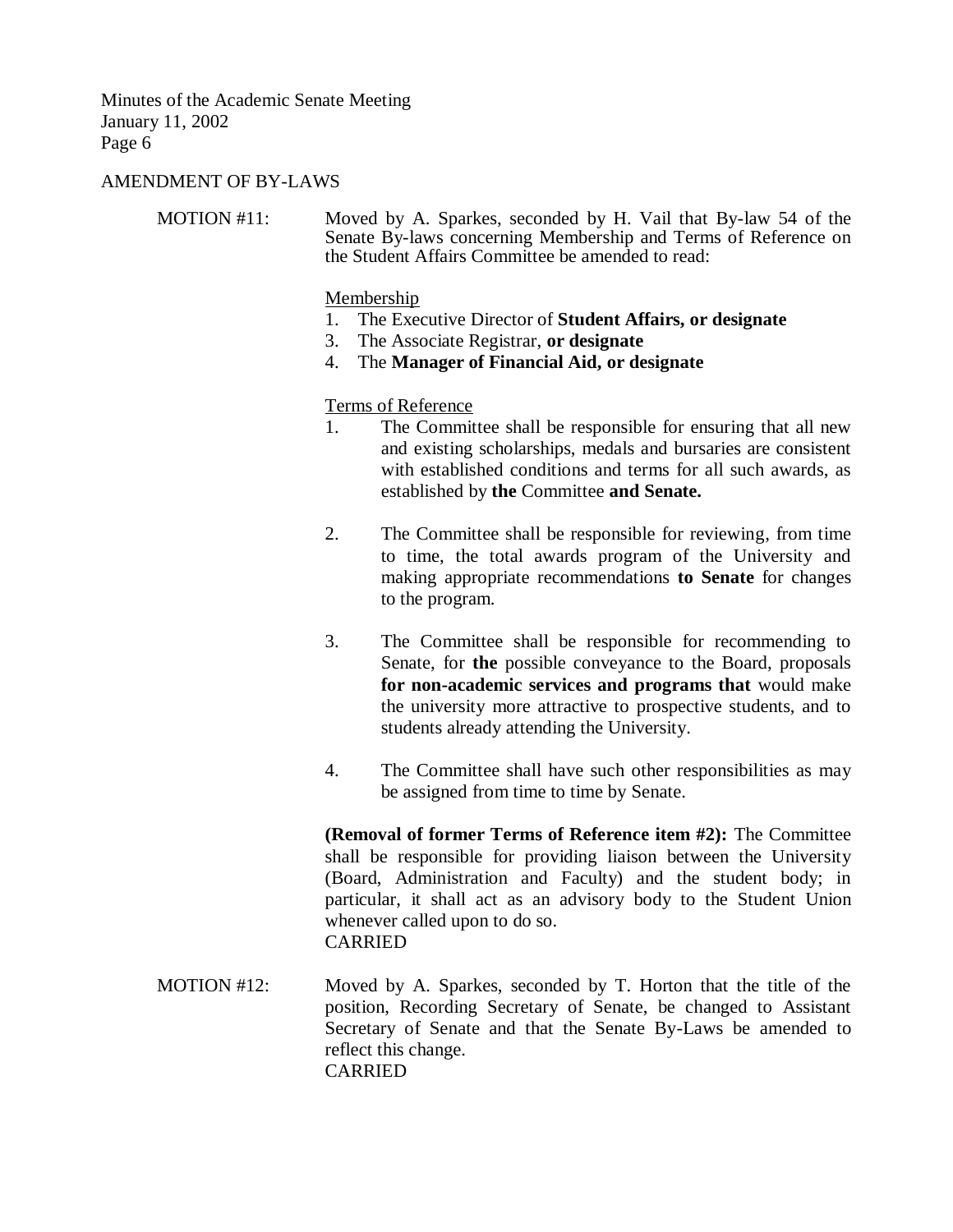| MOTION #13:           | Moved by A. Sparkes, seconded by U. Kundrats that references in the<br>Senate By-Laws to Arts and Science Division chairs be deleted and<br>replaced by Arts and Science Department chairs.                                                                                                                                                                                                                                                                                                                                      |
|-----------------------|----------------------------------------------------------------------------------------------------------------------------------------------------------------------------------------------------------------------------------------------------------------------------------------------------------------------------------------------------------------------------------------------------------------------------------------------------------------------------------------------------------------------------------|
|                       | i.<br>University Curriculum Committee.                                                                                                                                                                                                                                                                                                                                                                                                                                                                                           |
|                       | Membership: "4. The four Arts and Science division chairs" be<br>replaced by 4. "Four Arts and Science department chairs to be<br>selected by the Arts and Science executive."                                                                                                                                                                                                                                                                                                                                                   |
|                       | ii.<br>Academic Planning Committee.                                                                                                                                                                                                                                                                                                                                                                                                                                                                                              |
|                       | Membership: "5. Four Senators representing each division of the<br>Faculty of Arts and Science" be replaced by "5. Four Senators<br>representing four departments of the Faculty of Arts and Science"                                                                                                                                                                                                                                                                                                                            |
|                       | iii.<br>University Research Council.                                                                                                                                                                                                                                                                                                                                                                                                                                                                                             |
|                       | Membership: "5. One member, elected by Senate, for each of the<br>four divisions (Science and Geography, Humanities, Social Sciences,<br>Business) in the Faculty of Arts and Science (voting members)" be<br>replaced by "5. Four Senators representing four departments of the<br>Faculty of Arts and Science (voting members)."<br><b>CARRIED</b>                                                                                                                                                                             |
| <b>OTHER BUSINESS</b> |                                                                                                                                                                                                                                                                                                                                                                                                                                                                                                                                  |
| MOTION #14:           | Moved by A. Dean, seconded by B. Bergquist that Senate now elect<br>one faculty senator from Arts and Science (excluding Math/Computer<br>Science) to serve on the Senate Selection Committee for the tenure-<br>track position in Computer Science. Other members of the Selection<br>Committee will include: the Dean of Arts and Science, all continuing<br>tenure track and tenured members of the Mathematics/Computer<br>Science department and a student chosen by the department at the<br>discretion of the department. |
| MOTION #15:           | Moved by L. Kruk, seconded by L. Frost that Senate add one faculty<br>senator from Education to the Senate Selection Committee.<br><b>CARRIED</b>                                                                                                                                                                                                                                                                                                                                                                                |